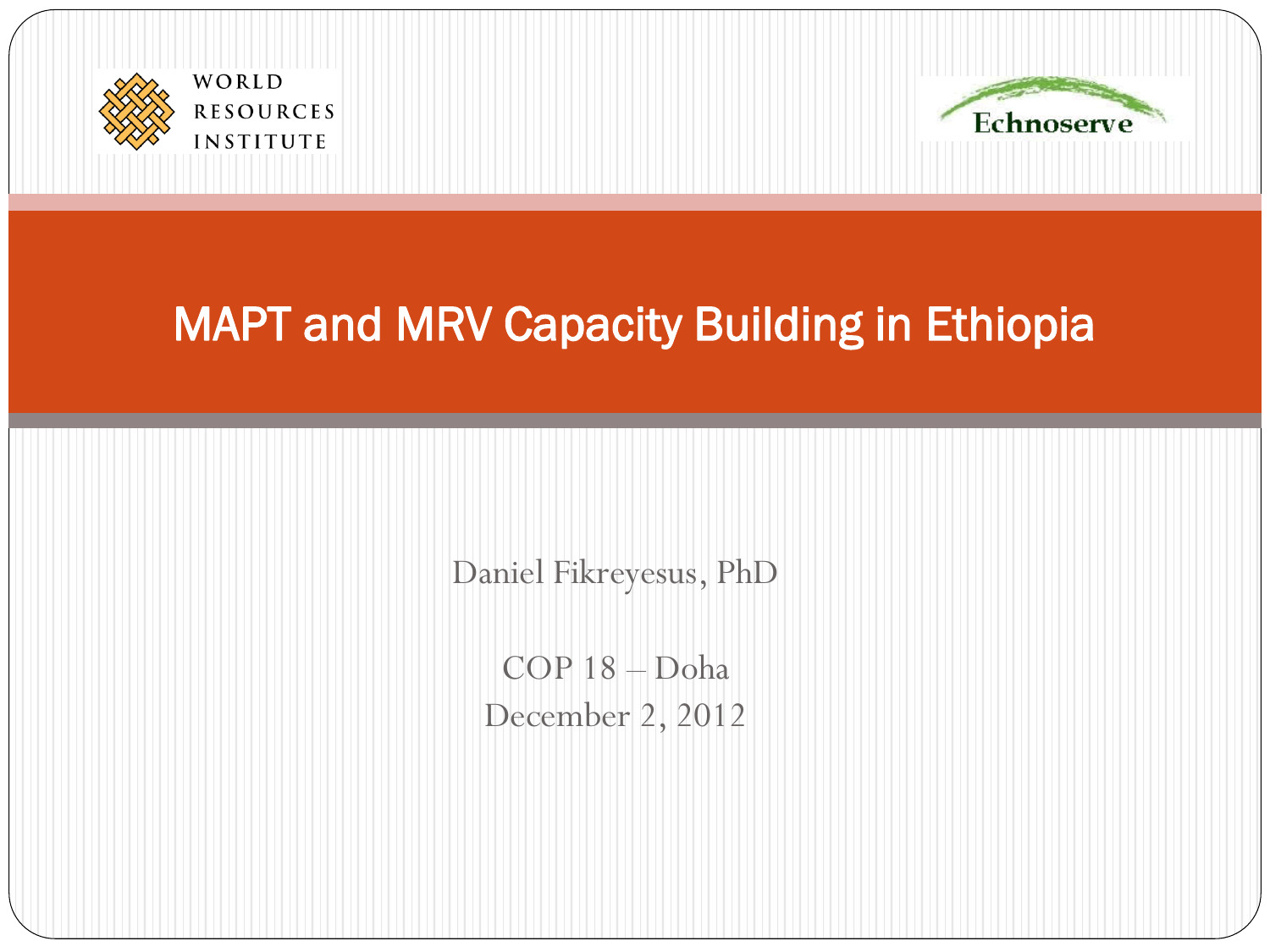## Assessment of Current Status

- A total of 16 professionals were interviewed,
- An average of ten interviews per section.
- Agencies invited to participate
	- Environmental Protection Authority, National Meteorological Agency of Ethiopia, Ministry of Agriculture, Ministry of Mines, Ministry of Urban Development and Construction, Ministry of Water and Energy, Ministry of Transportation, Central Statistical Agency, Ministry of Trade and Industry, Ethiopian Electric Power Corporation, Forest Research Center, Forum for Environment, Institute for Biodiversity Conservation and World Vision Ethiopia.
	- Ministry of Water and Energy, Forum for Environment, Institute for Biodiversity, Conservation and Research and World Vision Ethiopia decline to participate.
	- Former employee of Ministry of Water and Energy participated in the study.
- Interviews were conducted between Sept 26<sup>th</sup> and October 10<sup>th</sup>, 2011.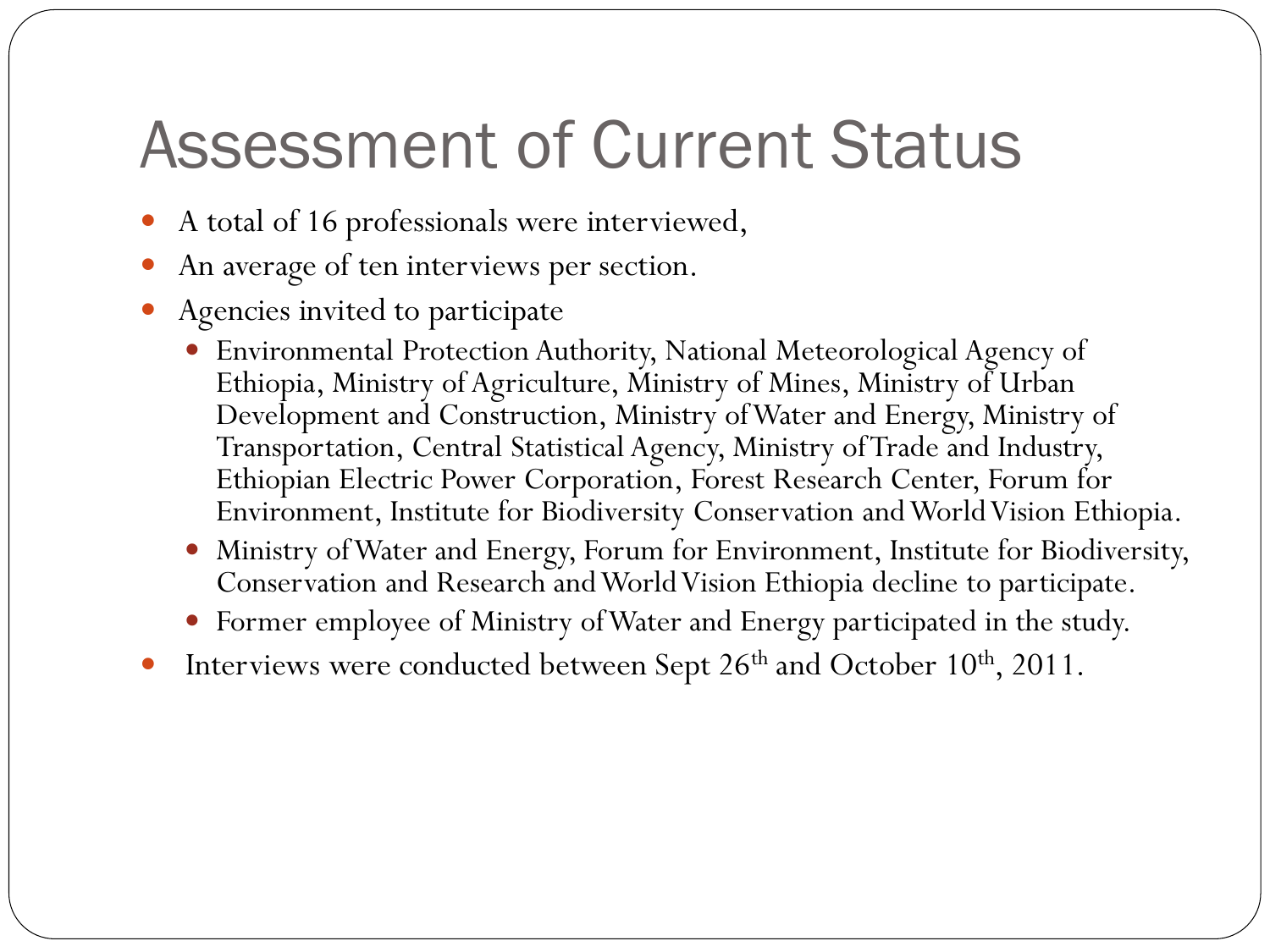#### Summary of Key challenges in GHG monitoring

- Policy
	- There is currently no clear guideline on who is responsible to collect and disseminate GHG emission data at a national, subnational and sectoral level.
		- EPA has a mandate for National Communication Plan
	- Industries, sectors and government agencies don't have any mandate to collect data or have ownership of data.
	- Lack of institutional structure that can verify GHG data collected.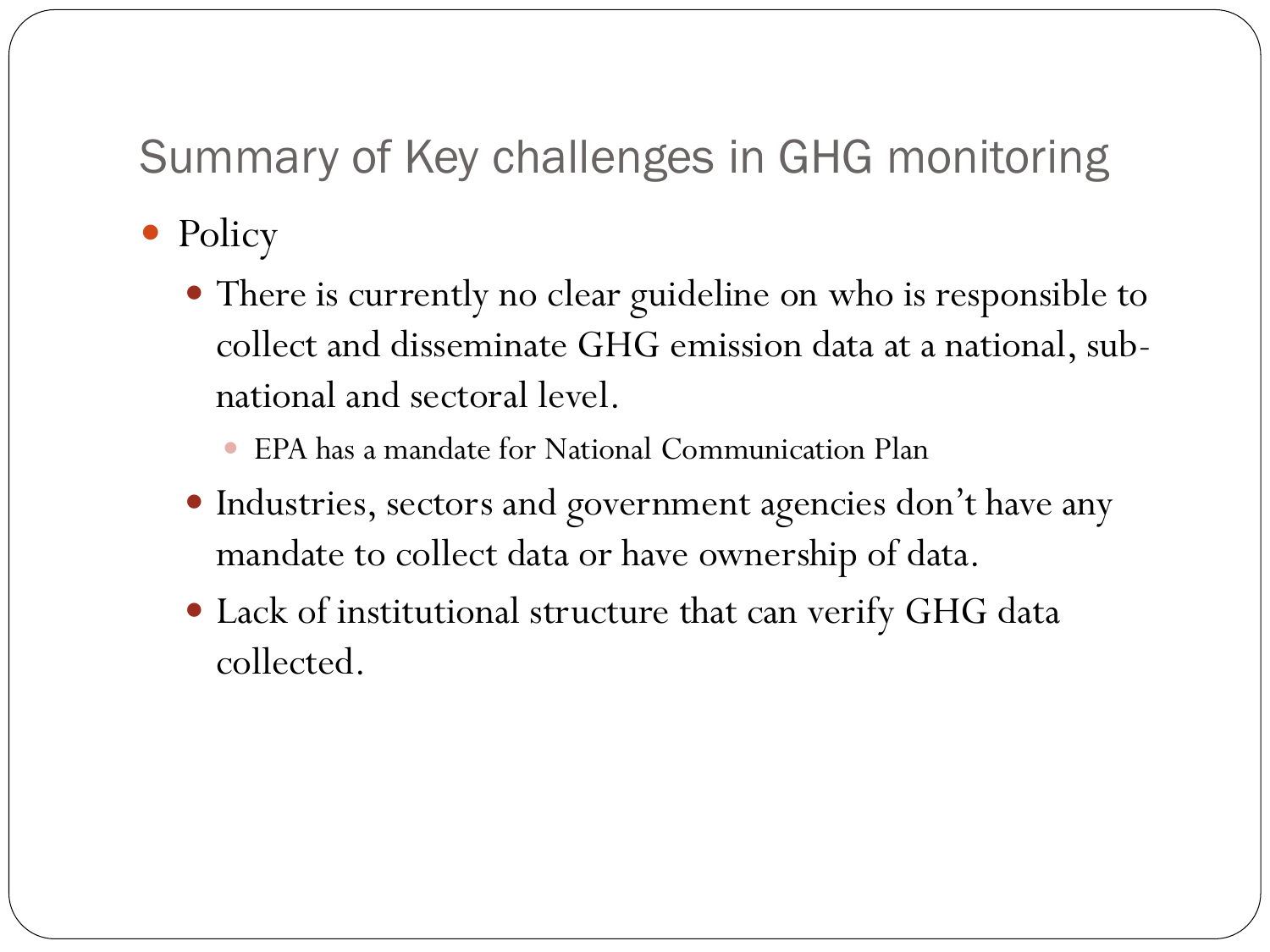# Key Climate Change Policies

#### **Institutional Context**

- Over 15 line ministries and agencies are working on activities related to coping with drought and climate change in Ethiopia. Most Important are
	- The Environmental Protection Authority (EPA) is responsible for environmental management and control.
	- The National Meteorological Agency (NMA) is responsible for activities related to weather prediction and climate forecast.
	- The <u>Ministry of Agriculture</u> is the central government agency responsible for development of rural communities.
	- The Ministry of Water and Energy is responsible for development and expansion of energy and water resources development and utilization based on watershed management principles.
	- The Ethiopian Agricultural Research Institute is responsible to determine and recommend those technologies that could promote agricultural productivity. It is a very important organization researching drylands agriculture in an attempt to identify crops resilient to drought and climate change.
	- The Ministry of Finance and Economic Development MoFED, is responsible for implementation of macro-level policies and strategies. It currently hosts the financing facility for climate initives.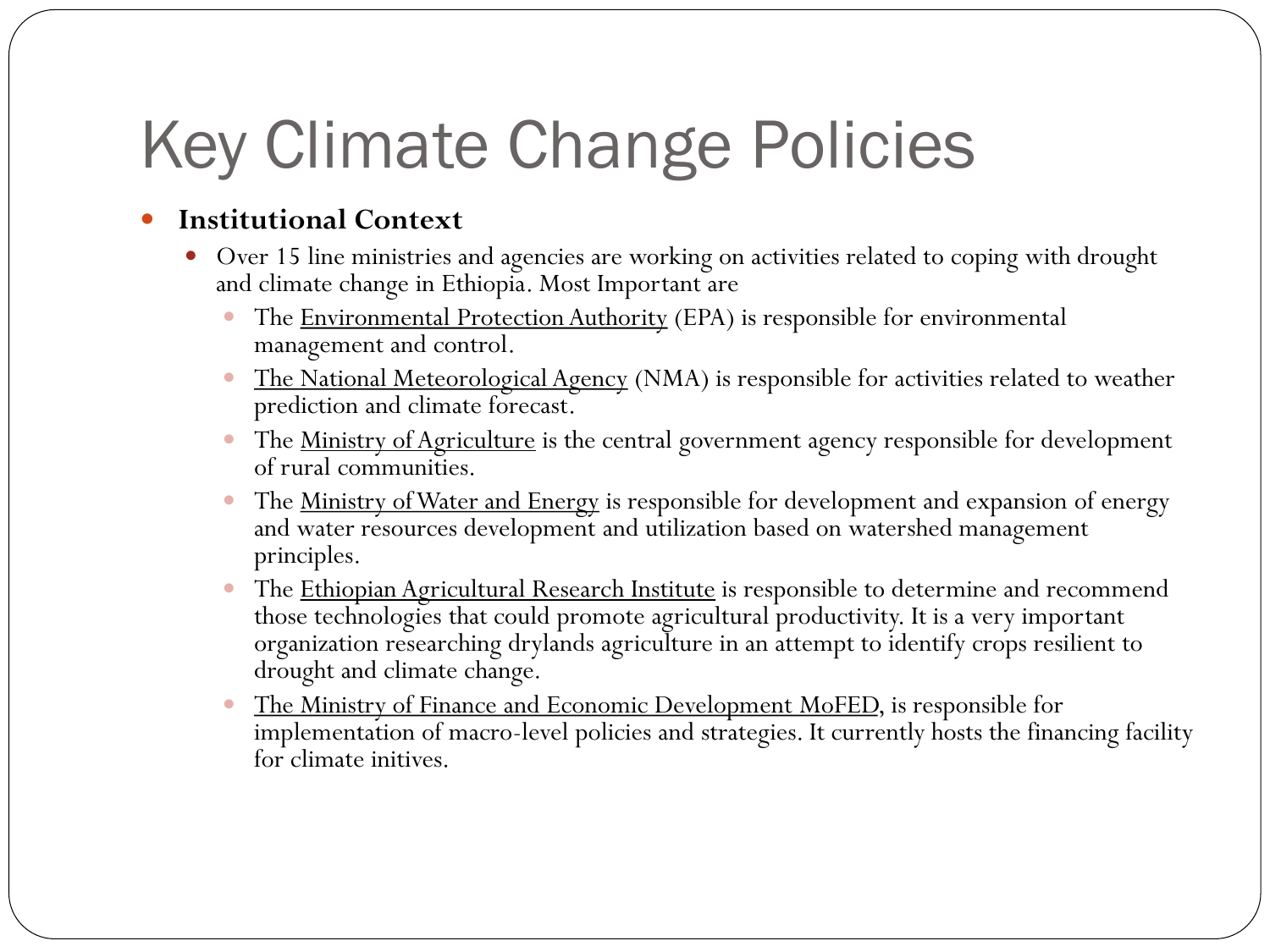#### Summary of Key challenges in GHG monitoring

- Resources
	- Absence of locally applicable data collection tool and methodology.
	- Lack of mechanism to store data and properly report it.
	- Institutions responsible for monitoring GHG emission don't have the necessary financial resources.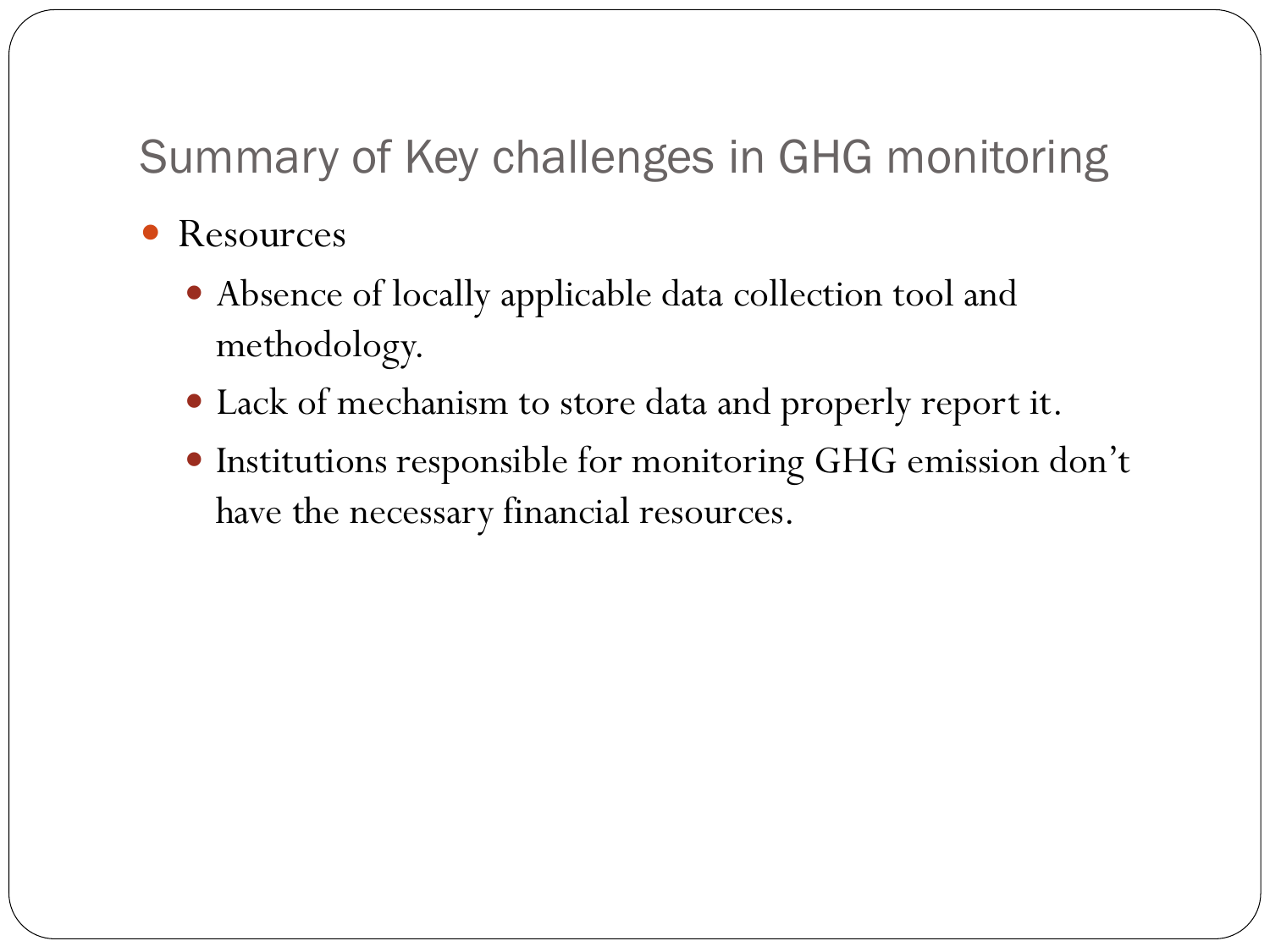#### Summary of Key challenges in GHG monitoring

- Personnel
	- Lack of skilled manpower.
	- Absence of training and skill development program.
	- Institutions responsible for monitoring GHG emission don't have one or more dedicated staff to perform the task.
	- Climate change experts in the sector who may be responsible for monitoring GHG emission have too many tasks on hand.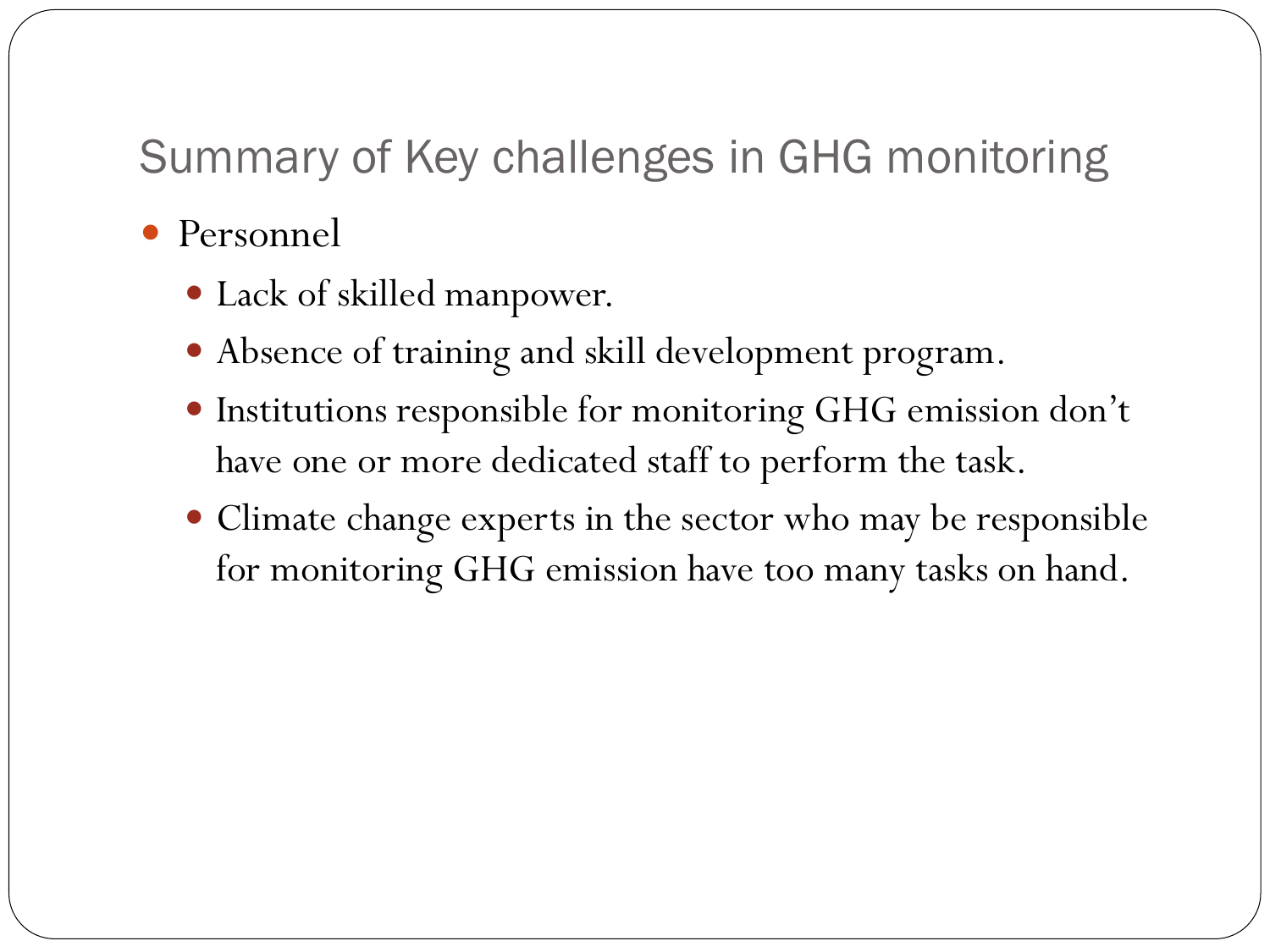### National GHG Inventory Systems

Ξ

- Ethiopia a party to the United Nations Framework Convention on Climate Change (UNFCCC).
	- Has a commitment to develop and update periodically national inventories for anthropogenic GHG emissions by sources.
- In June 2001 Ethiopia published its first National Communication to the UNFCCC.
	- Prepared by National Meteorological Services Agency and Ministry of Water Resources.
- Second National Communication report will shortly starts.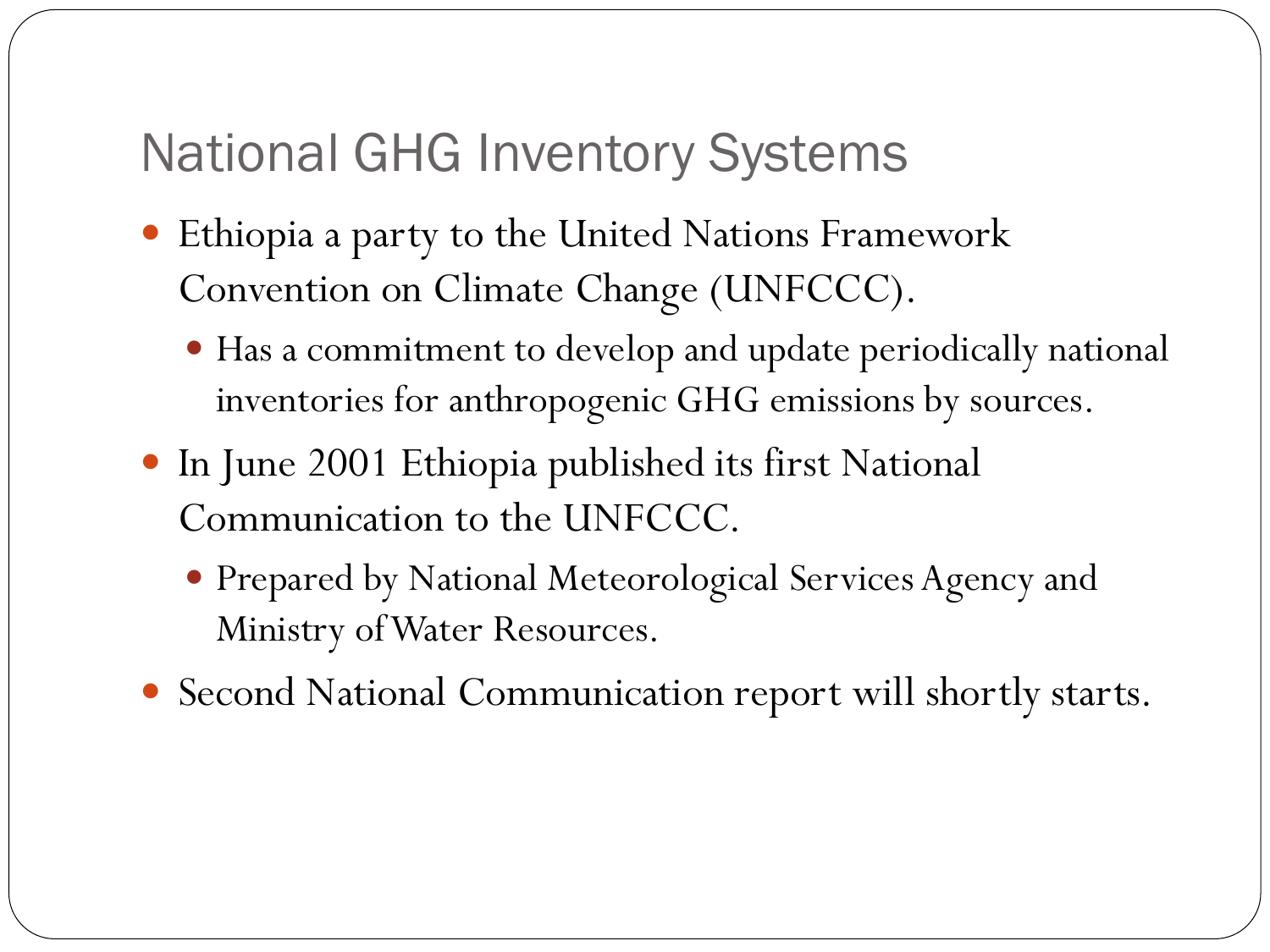## Key Climate Change Policies

- **Climate Resilient Green Economy (CRGE) Strategy**
	- Vision is to make Ethiopia a carbon neutral, middle income countries by the year 2025.
	- It encompasses both adaptation and mitigation
	- Within the strategic document,7 sectors were analyzed that were identified to have the highest potential for mitigation.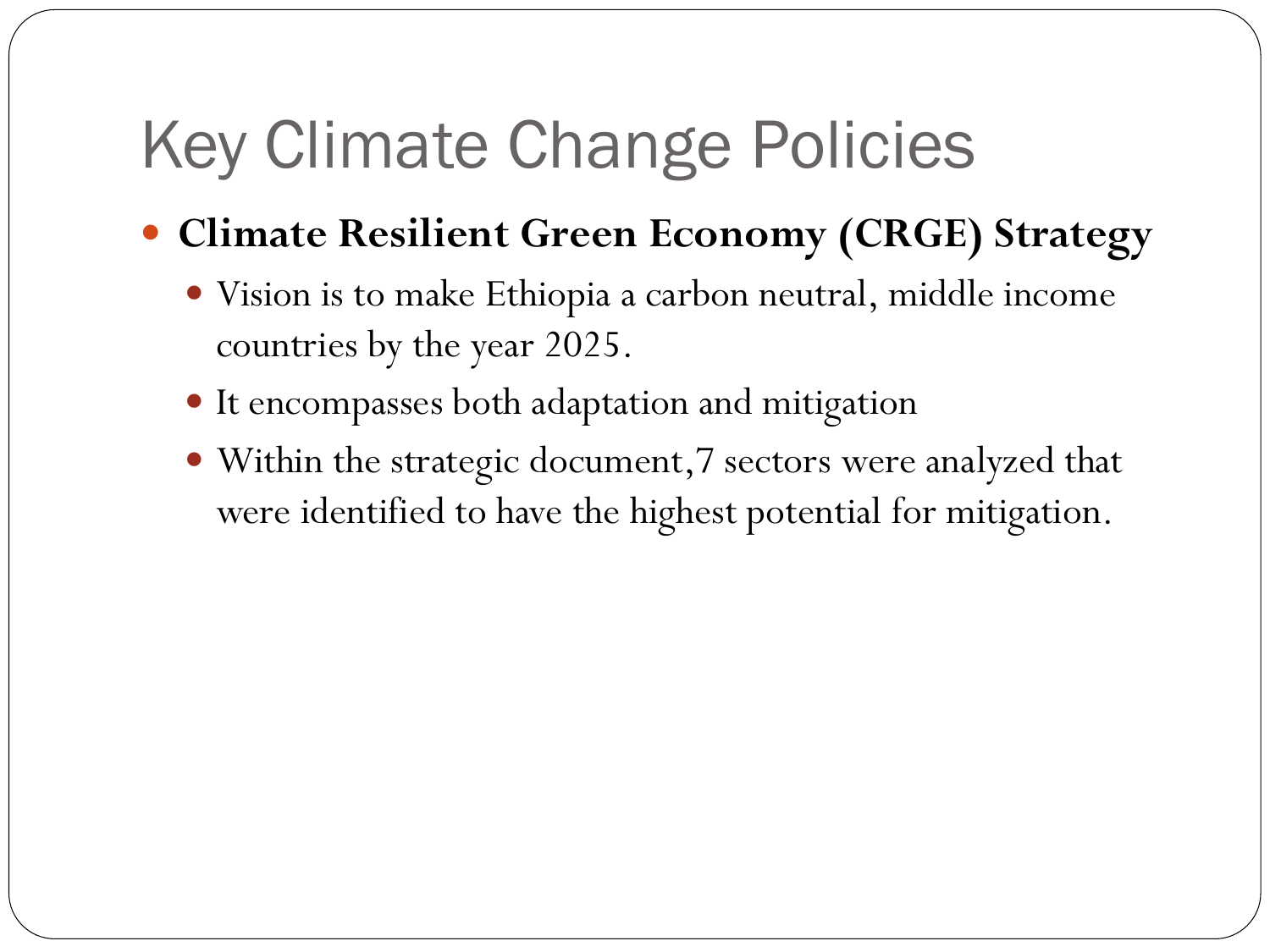## IV. Climate Change in Ethiopia

- GHG Emission in Ethiopia
	- Per capita emission is less than 2t CO2e.
	- Total emission in 2010 was estimated to be around 150Mt which is about .03% of total world GHG emission.

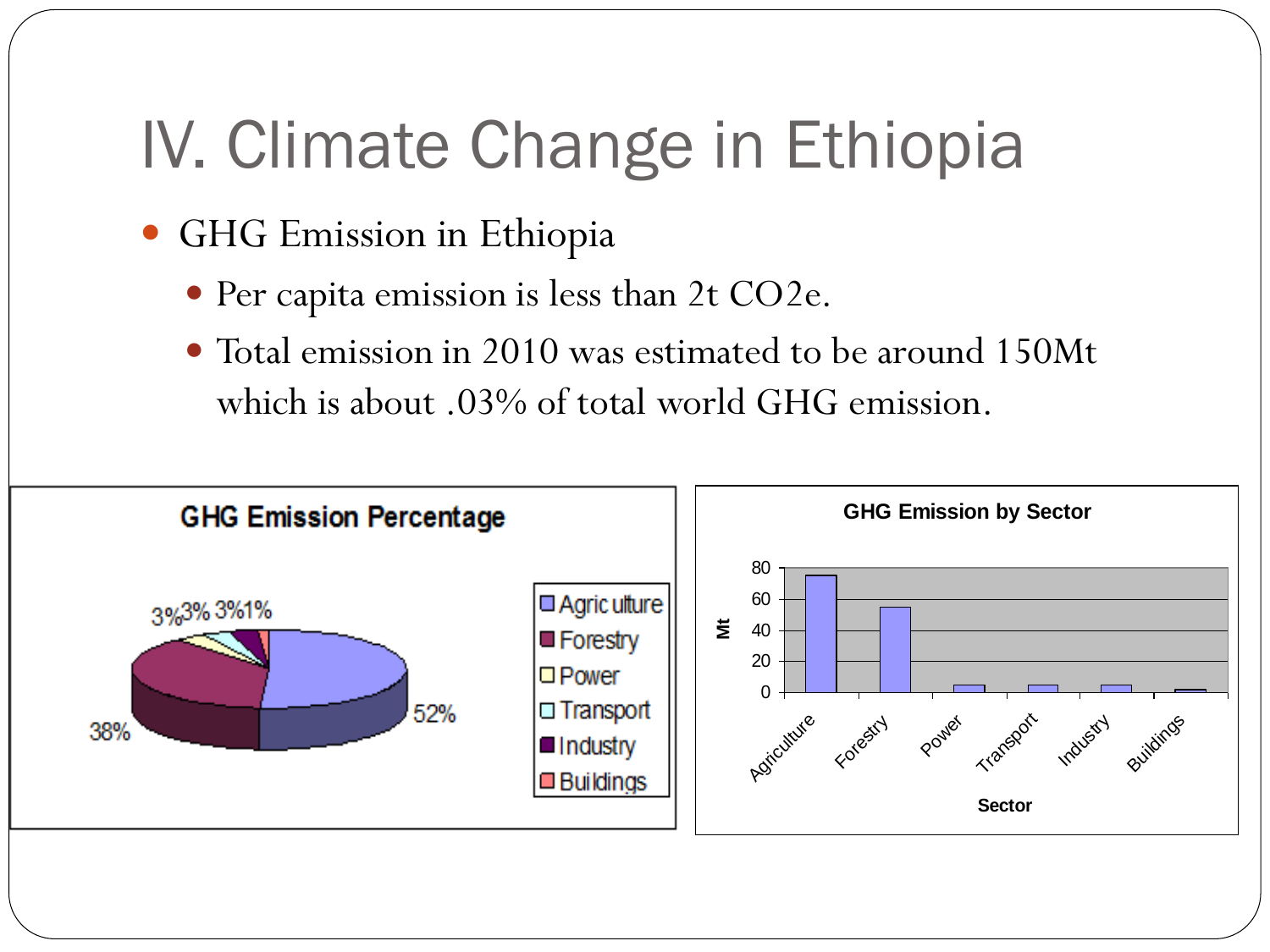The green economy can significantly contribute to the goals of the GTP sectors

#### **Goal of the sectors and implications Contribution of CRGE**

1<br>10<br>10 10 11

**Transport**

**Livestock**

**Power**

**1**

**1**

**2**

**3**

**4**

**5**

**6**

**7**

**Forestry**

**Buildings/**

**Gr. Cities**

**Soil**

**Industry**

**Build generation** capacity to satisfy growing demand

Reach economic growth targets as planned in the GTP

Economic growth of each sector will lead to higher emissions

- **Enable** infrastructure development by developing strategy to **obtain financing**
- Develop green growth initiatives to **achieve GTP targets** while **reducing emissions**
- Provide essential analytics required to **secure carbon funding**
	- Estimate business-asusual (BAU) emissions
	- Develop list of green growth interventions
	- Estimate abatement, growth contributions and feasibility of interventions
	- Develop implementation plans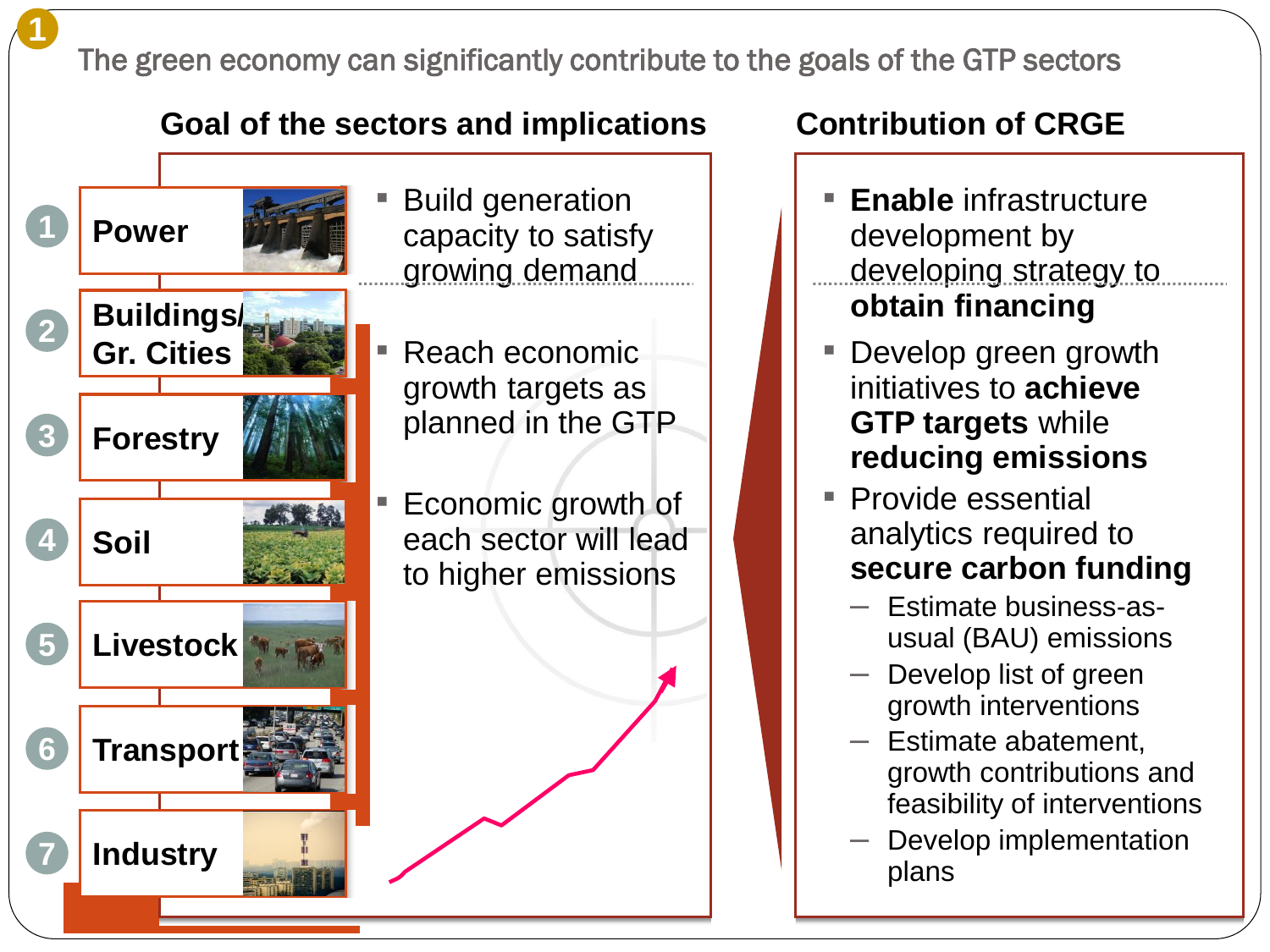## today to 390 Mt by 2030

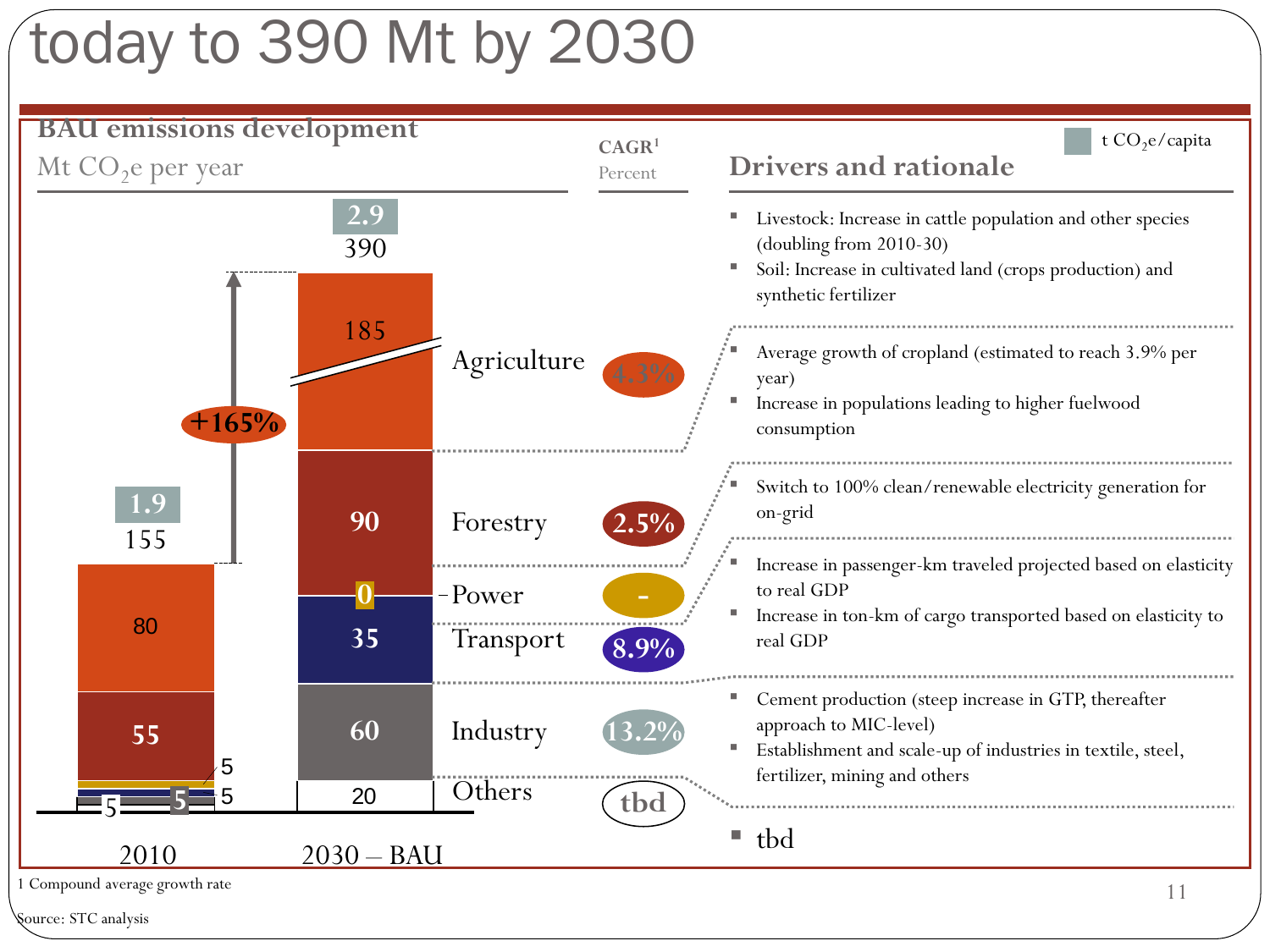## CRGE Sectors and lead ministries

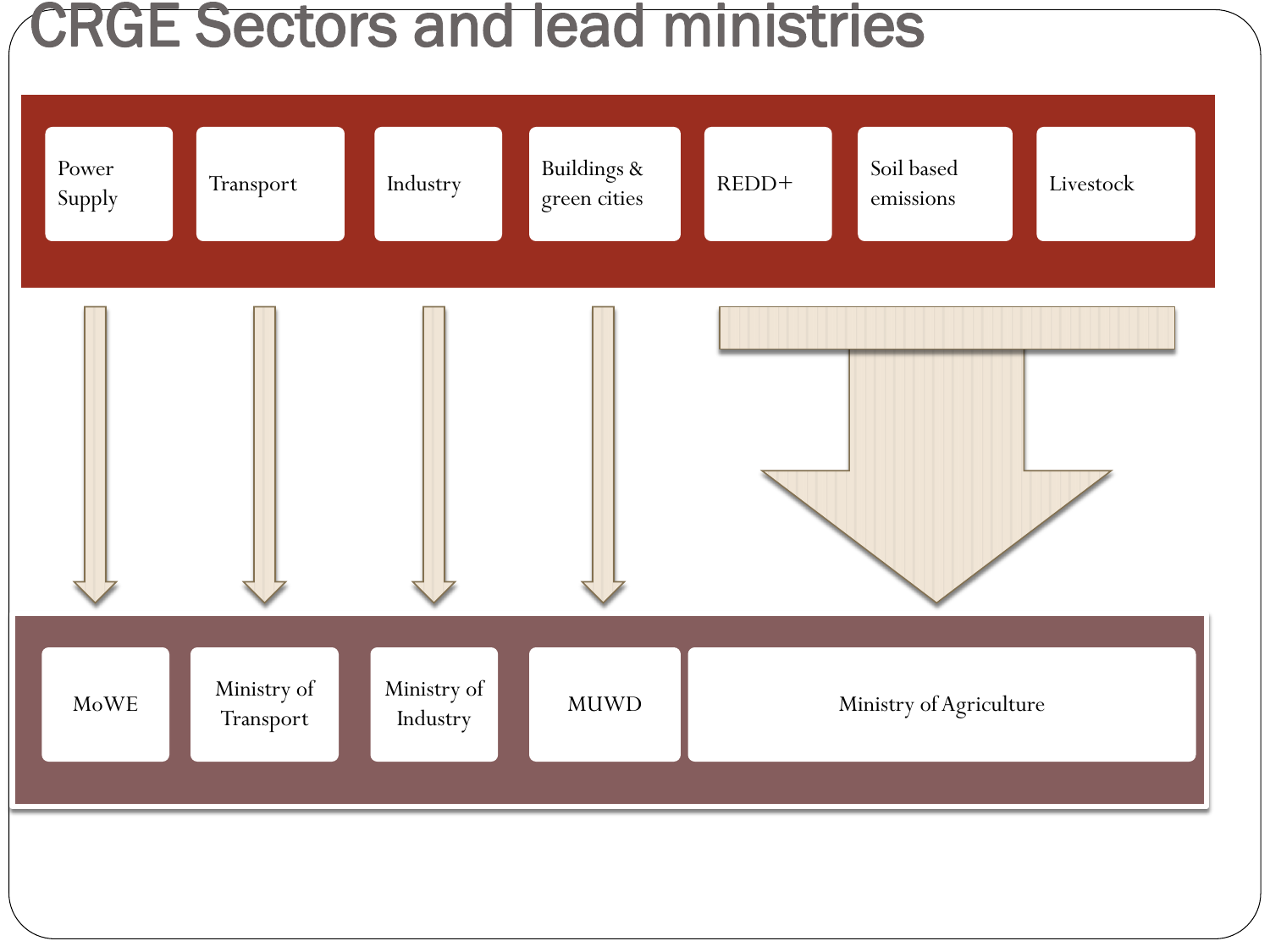## CRGE sectors and sub-sectors

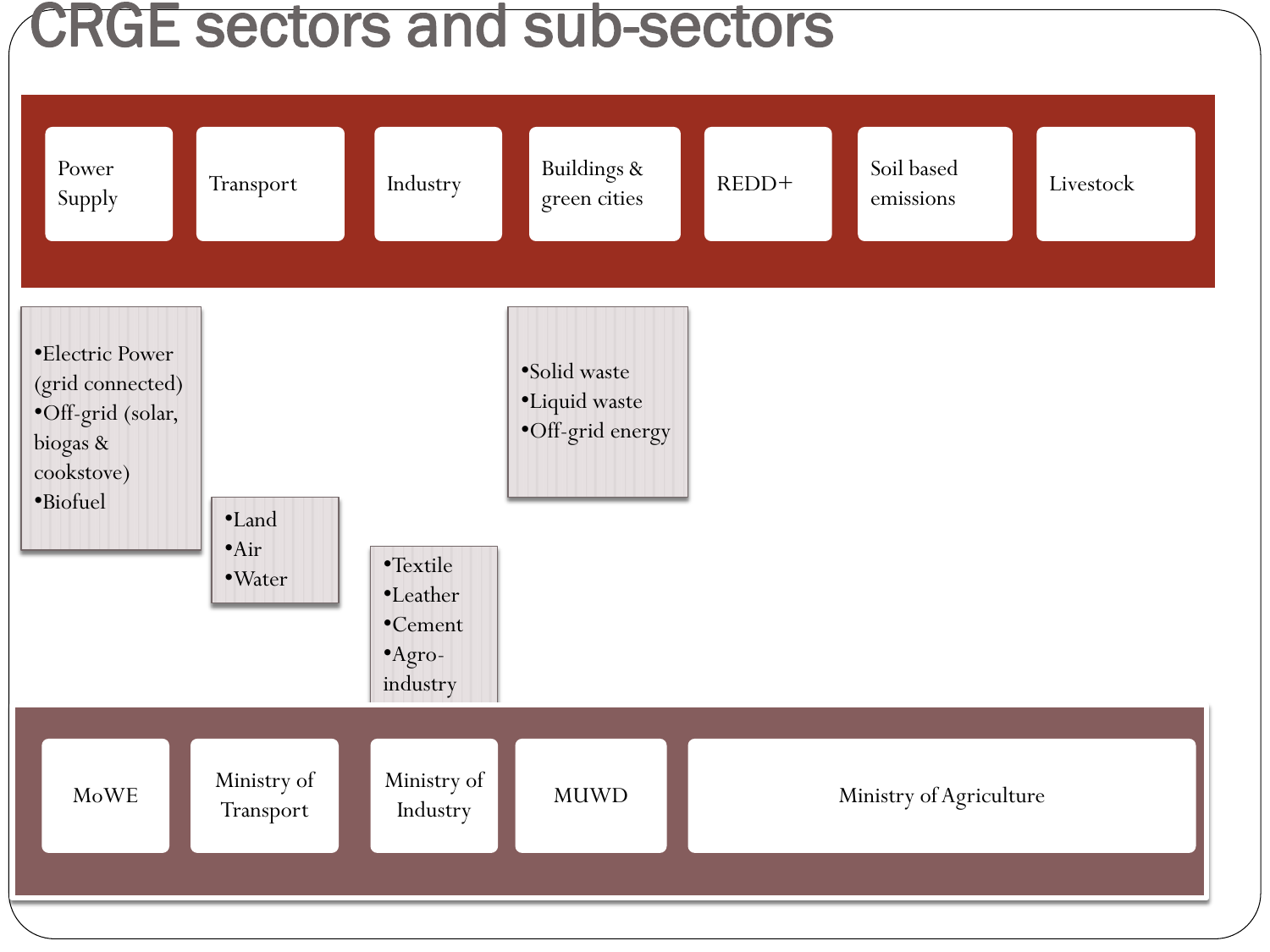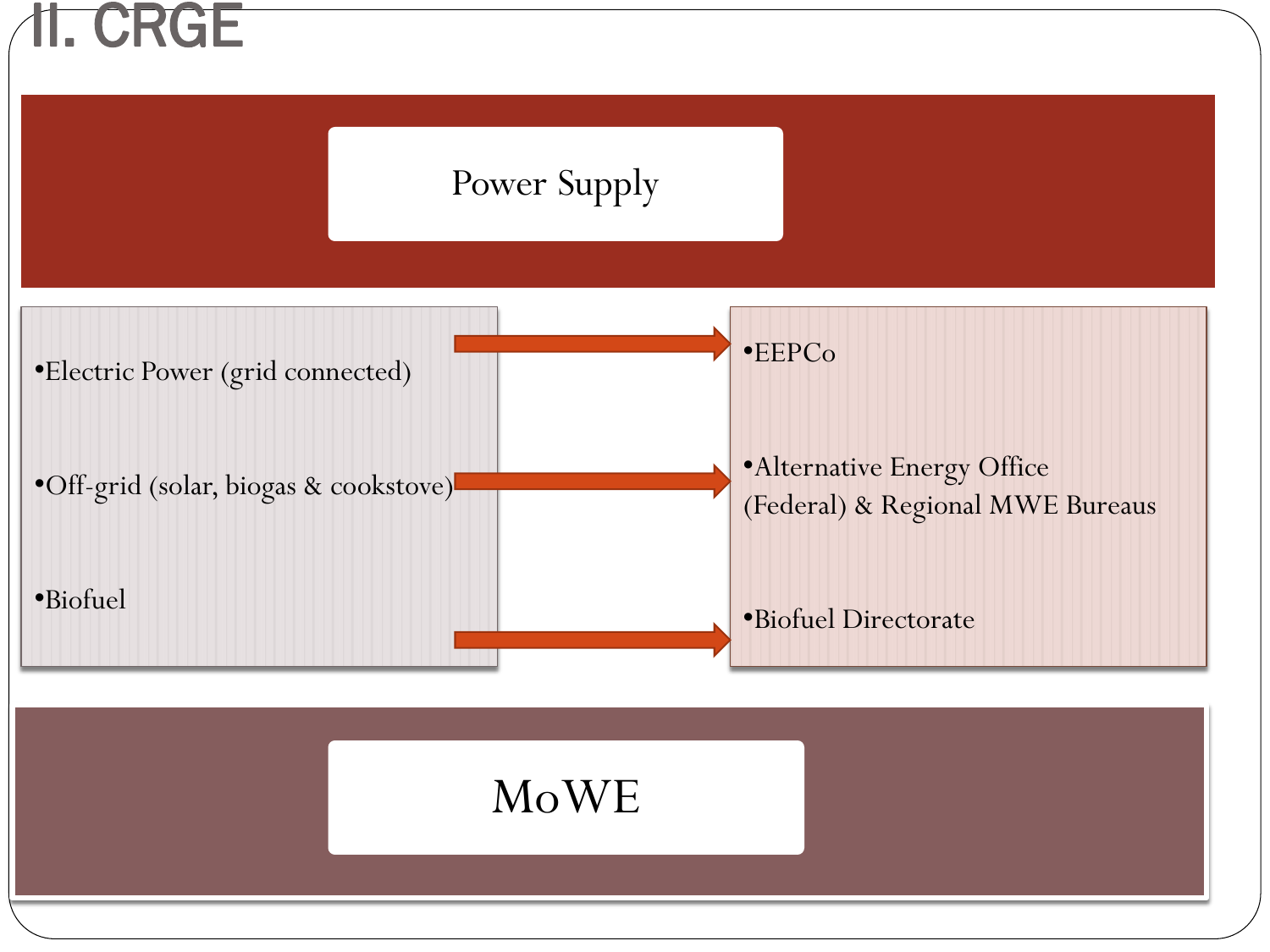

MoWE

MoT

Federal Road ransportation Authority Ethiopian Road Authority Ethiopian Rail Cooperation

Biofuel Directorate

Ethiopian Airlines Ethiopian Civil Aviation Authority

Water Transport Enterprise

Textile Institute

Leather Institute

MoI – Chemical Department

MoI – Agro-Industry Dept.

Urban Planning, Sanitation & Beautification Bureau MoUWD

MoI

Ministry of Agriculture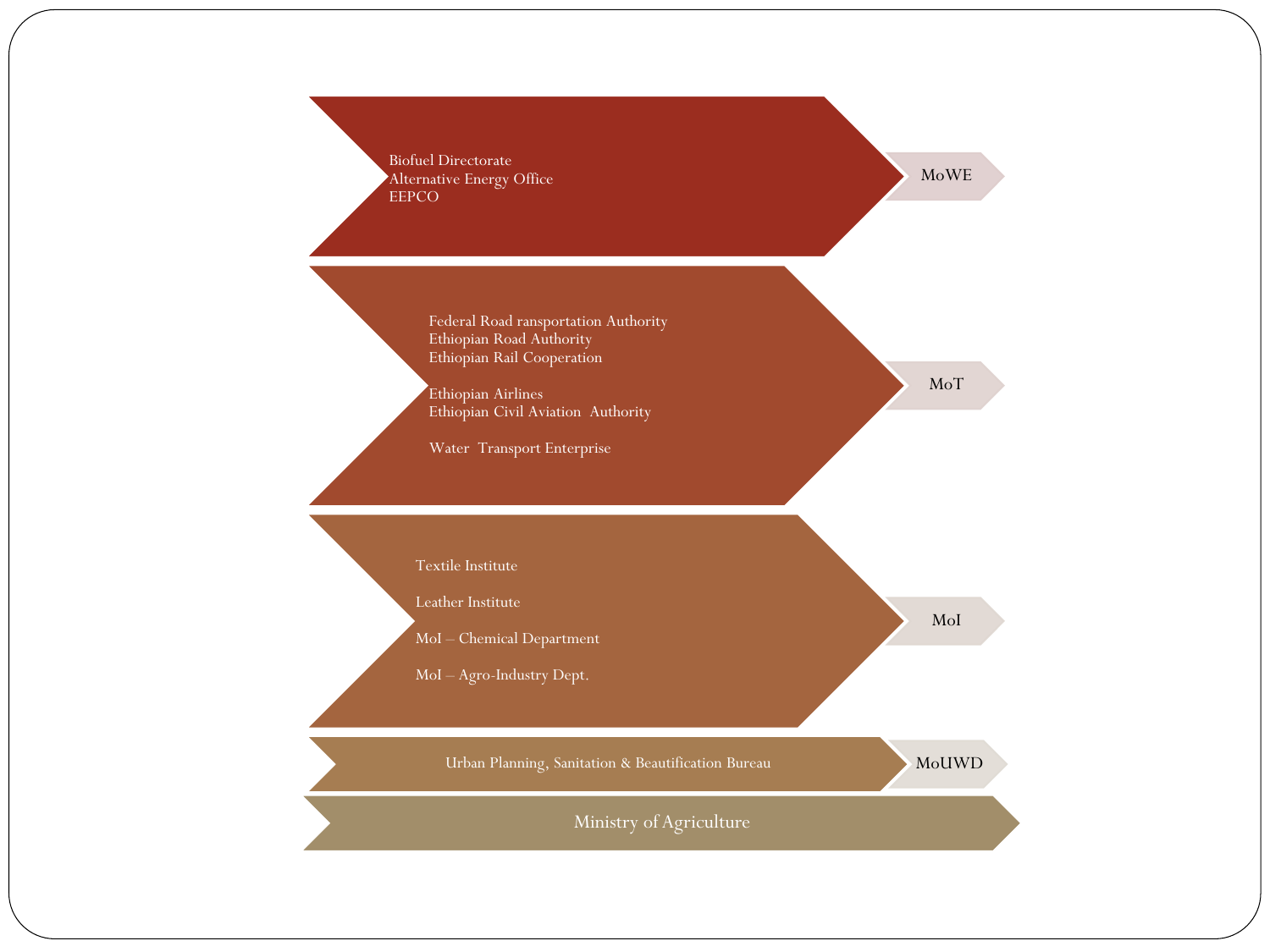## VI. Capacity Assessment Findings

|                                                | Yes            | <b>No</b>      |
|------------------------------------------------|----------------|----------------|
| I. Institutional                               |                |                |
| a. Mandate                                     | 5              | 7              |
| b. a separate unit for monitoring & evaluation | 8              | $\overline{4}$ |
| c. a separate unit for MRV*                    | 1              | 11             |
| d. established written standards               | $\overline{4}$ | 8              |
| II. Technical                                  |                |                |
| a. necessary equipments                        | $\Omega$       | 12             |
| b. IT facility                                 |                | 11             |
|                                                |                |                |
| *No system or budget indicated                 |                |                |